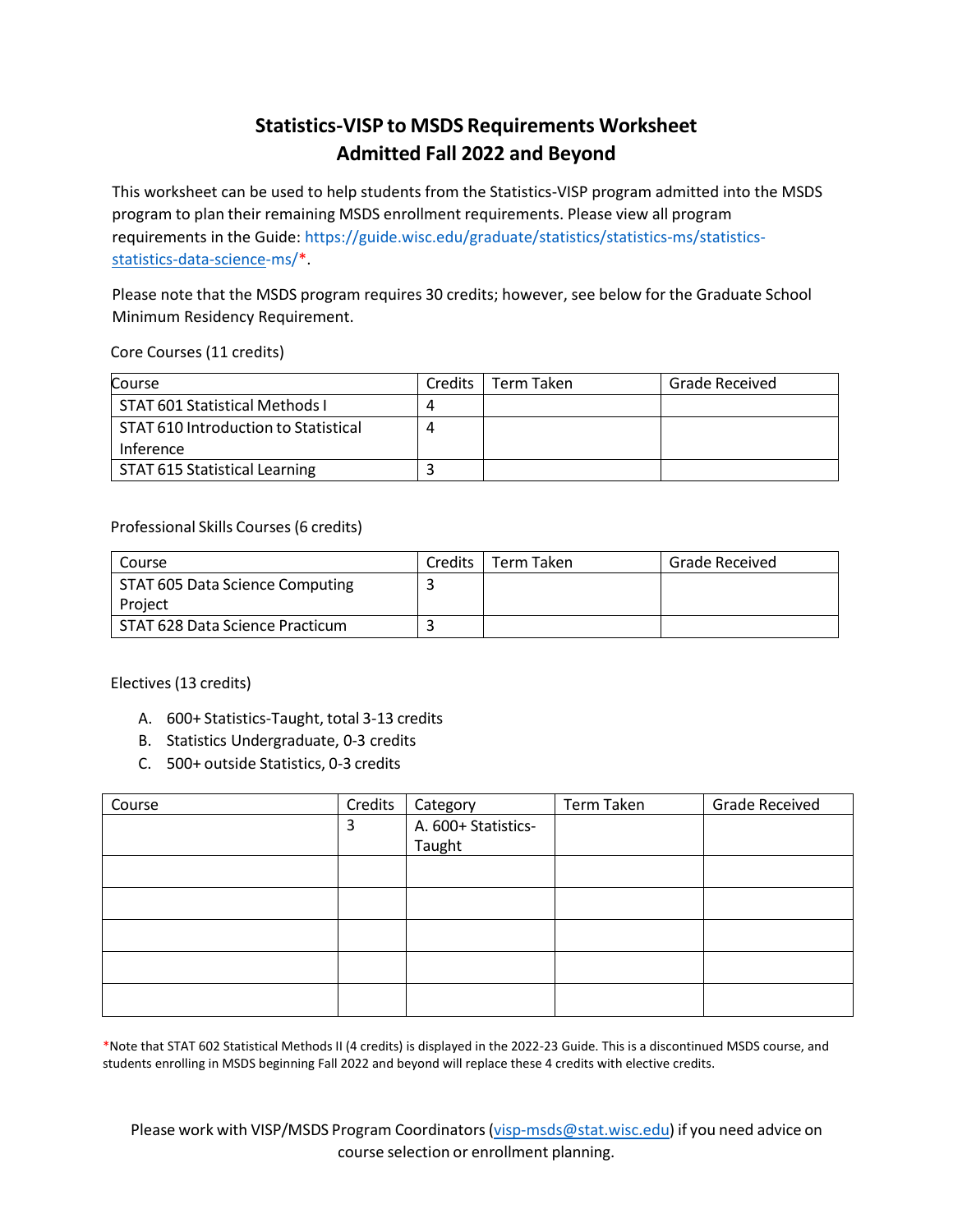## 16<sup>th</sup> Credit taken in residency as a graduate student

The UW-Madison Graduate School requires 16 credits to be taken as a graduate student at UW-Madison. **VISP to MSDS students who transfer the maximum 15 credits from their VISP year to their MSDS record MUST take an additional 1 credit to satisfy this requirement for graduation.**

VISP to MSDS students who transferred LESS than 15 credits will not need to complete this requirement, as they will take at least 16 credits as an MSDS student.

If you are unsure whether this rule applies to you, please contact your VISP/MSDS Program Coordinators.

| Course | Credits | Term Taken (MSDS<br>Year) | <b>Grade Received</b> |
|--------|---------|---------------------------|-----------------------|
|        |         |                           |                       |

## **Future Semester Enrollment Plan**

Choose the enrollment plan below that best aligns with your goals! Please note that some students will fall in between these two enrollment plans, depending on full or part-time VISP enrollment, and the number of semesters they choose to take to complete MSDS program requirements.

As always, VISP/MSDS Program Coordinators (visp-msds@stat.wisc.edu) are available to help you create an enrollment plan that suits your needs.

| <b>Status</b> | <b>Term Taken</b> | Course               | Credits            | Grade Received |
|---------------|-------------------|----------------------|--------------------|----------------|
| <b>VISP</b>   | Fall              | <b>STAT 601</b>      | $\overline{4}$     |                |
|               |                   | <b>STAT 610</b>      | $\overline{4}$     |                |
|               |                   |                      | Total: 12-17 cr, 8 |                |
|               |                   |                      | transfer to MSDS   |                |
| <b>VISP</b>   | Spring            | <b>STAT 615</b>      | 3                  |                |
|               |                   | <b>STAT Elective</b> | $\overline{4}$     |                |
|               |                   |                      | Total: 13-16 cr, 7 |                |
|               |                   |                      | transfer to MSDS   |                |
| <b>MSDS</b>   | Fall              | <b>STAT 605</b>      | 3                  |                |
|               |                   | <b>STAT 628</b>      | 3                  |                |
|               |                   | <b>STAT Elective</b> | 3                  |                |
|               |                   |                      | Total: 9 cr        |                |
| <b>MSDS</b>   | Spring            | <b>STAT Elective</b> | 3                  |                |
|               |                   | <b>STAT Elective</b> | 3                  |                |
|               |                   | Additional           | $1-3$ cr           |                |
|               |                   | Elective for         | Total: 7-9 cr      |                |
|               |                   | Graduate School      |                    |                |
|               |                   | Residency            |                    |                |
|               |                   | Requirement          |                    |                |

□ Full-time Statistics-VISP Enrollment (4 total semesters in VISP/MSDS):

Please work with VISP/MSDS Program Coordinators [\(visp-msds@stat.wisc.edu\)](mailto:visp-msds@stat.wisc.edu) if you need advice on course selection or enrollment planning.